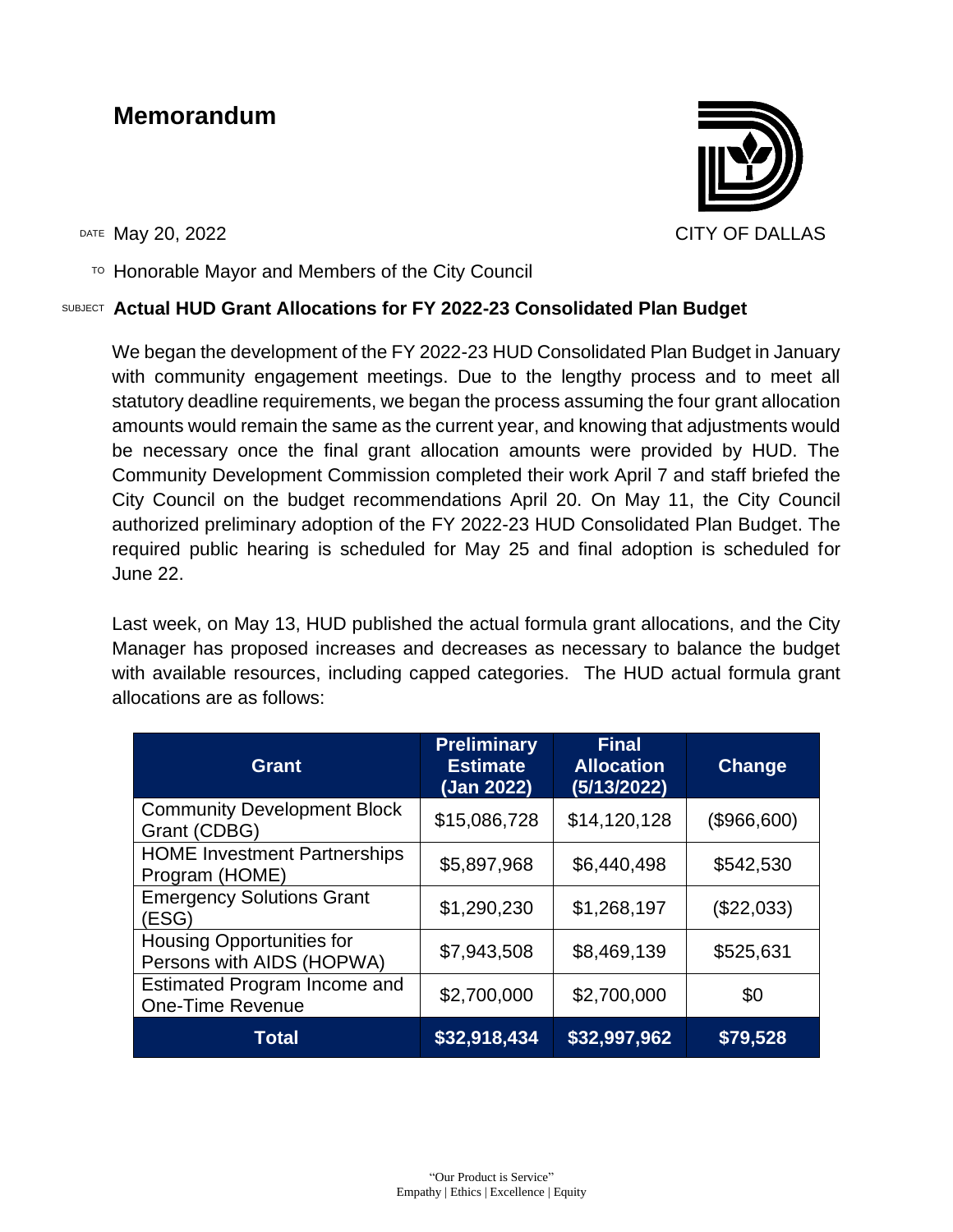DATE May 20, 2022

#### SUBJECT **Actual HUD Grant Allocations for FY 2022-23 Consolidated Plan Budget**

The Attachment shows the following information for each grant (by funded project):

- FY 2021-22 Amended Budget
- FY 2022-23 Preliminary Adoption Budget (at 5/11/2022)
- Change between Preliminary Adoption and Proposed Final Adoption
- FY 2022-23 Proposed Final Adoption Budget (at 5/13/2022)

Below is a summary of the proposed changes shown in the Attachment.

- CDBG: As we previously shared with the City Council, the CDBG appropriation went down at the national level. As a result, the City's CDBG allocation went down by \$966,600. Of the total reduced amount, \$144,990 must be reduced from the public services category due to the 15 percent cap limit. This decrease was applied to Line CD01, Out-of-School Time Program. The program will use remaining CDBG-COVID funds to maintain services. There will be no increase in Line CD02, Early Childhood and Out of School Time Services Program as originally proposed. The program will be funded at the same level as the current year. In the program planning and oversight category, \$193,320 must be reduced due to the 20 percent cap limit. This decrease was applied to the Line CD11, Fair Housing Division and Line CD12, Citizen Participation/CDC Support/HUD Oversight. The remainder of the decrease (\$682,290) was applied to Line CD07, Residential Development Acquisition Loan Program, which is partially offset by the increase in HOME funds as noted below.
- HOME: Since the HOME appropriation increased at the national level, the City's HOME grant increased by \$542,530. To comply with HOME rules, a minimum of 15 percent of this increase must be allocated to Line HM01, CHDO Development Loan Program. The remainder of the additional funds was applied to Line HM06, Housing Development Loan Program.
- ESG: The City's ESG grant went down slightly by \$22,033. This small decrease was applied to the rapid re-housing activity (Line ES04), since there are considerable other resources dedicated to rapid re-housing in the community for the upcoming year.
- HOPWA: The HOPWA appropriation increased at the federal level, resulting in an increase in the City's HOPWA grant of \$525,631. This increase was used to enhance Emergency/Rental Assistance activity (Lines HW01/HW02), with associated increases in City Administration (Line HW07) and Project Sponsor Administration (HW09) to support the service enhancement.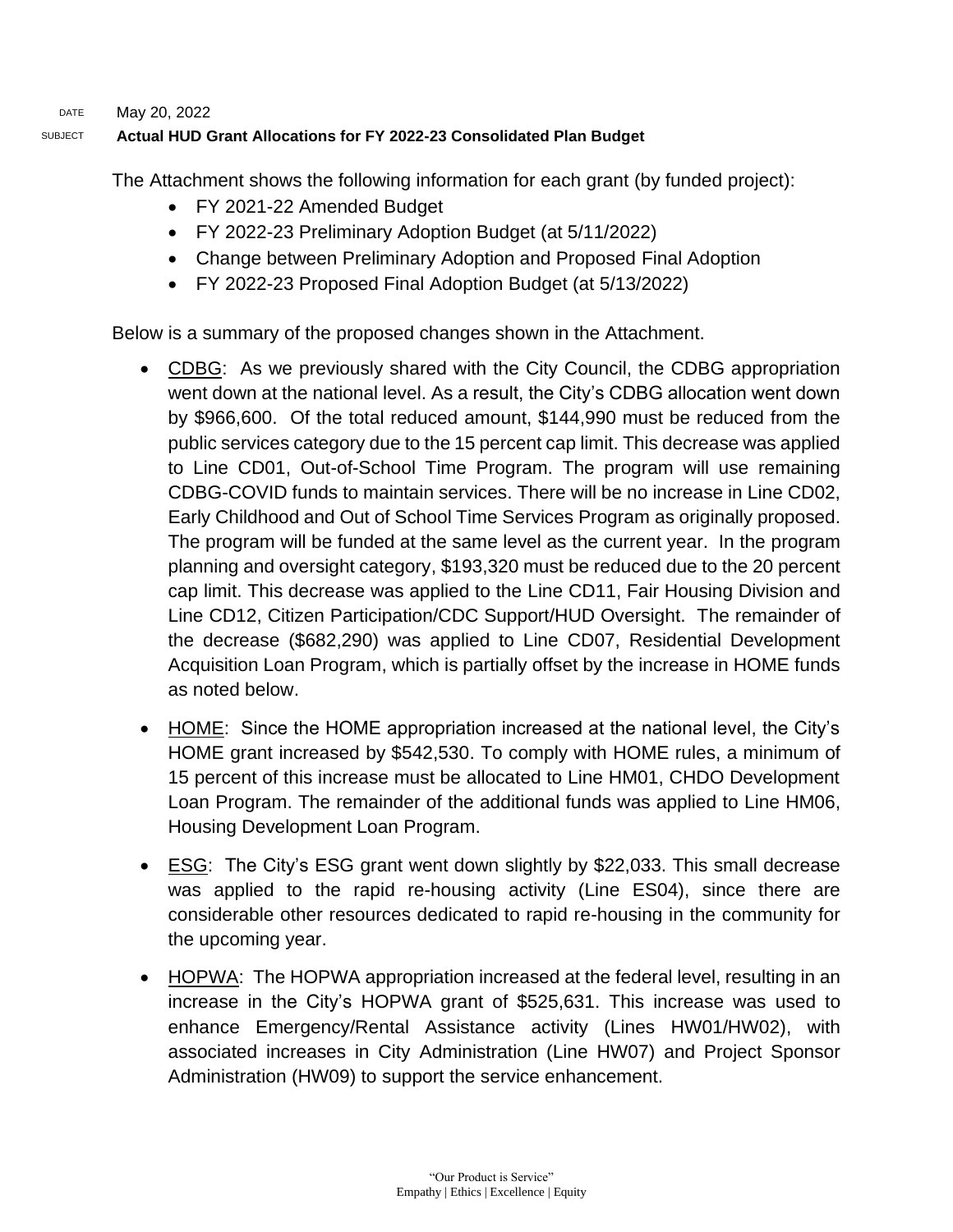#### DATE May 20, 2022 SUBJECT **Actual HUD Grant Allocations for FY 2022-23 Consolidated Plan Budget**

We are sending a copy of this memorandum to the Community Development Commission (CDC). The next meeting of the CDC is scheduled for June 2 unless the members decide to hold a special called meeting prior to that date.

Please let me know if you need additional information.

M. Elizabeth Reich

Chief Financial Officer

#### [Attachment]

c: T.C. Broadnax, City Manager Chris Caso, City Attorney Mark Swann, City Auditor Bilierae Johnson, City Secretary Preston Robinson, Administrative Judge Kimberly Bizor Tolbert, Deputy City Manager Jon Fortune, Deputy City Manager

Majed A. Al-Ghafry, Assistant City Manager M. Elizabeth (Liz) Cedillo-Pereira, Assistant City Manager Robert Perez, Assistant City Manager Carl Simpson, Assistant City Manager Genesis D. Gavino, Chief of Staff to the City Manager Directors and Assistant Directors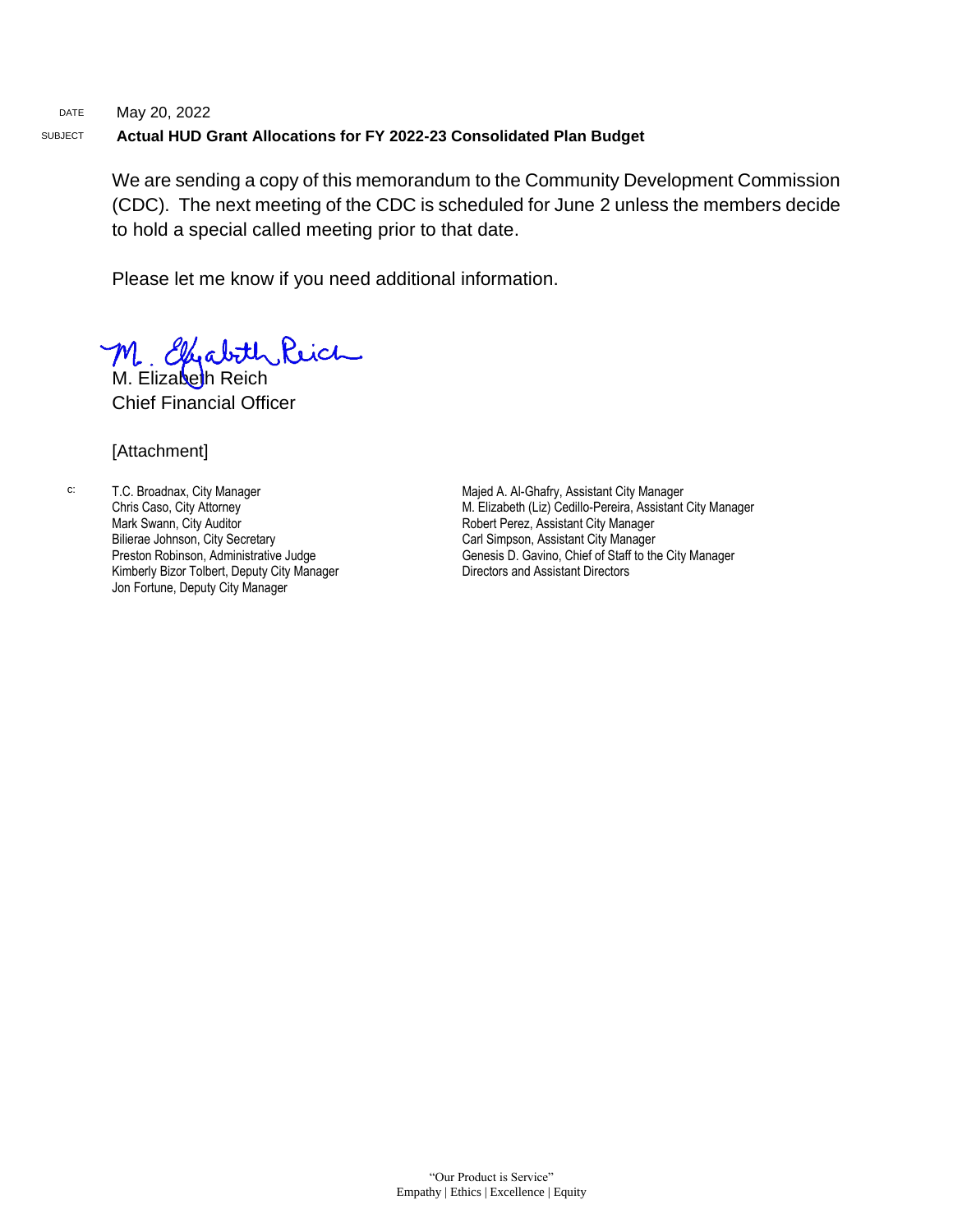**APPENDIX**

| A                                                                   | B                                             | $\mathbf c$                                               |                 | D                                                            |
|---------------------------------------------------------------------|-----------------------------------------------|-----------------------------------------------------------|-----------------|--------------------------------------------------------------|
| <b>Project Name</b>                                                 | FY 2021-22<br><b>Amended</b><br><b>Budget</b> | <b>City Manager's</b><br><b>Proposed</b><br><b>Budget</b> | Change<br>$+/-$ | FY 2022-23<br><b>City Manager's</b><br><b>Revised Budget</b> |
| <b>SOURCE OF FUNDS</b>                                              |                                               |                                                           |                 |                                                              |
| <b>Community Development Block Grant</b>                            |                                               |                                                           |                 |                                                              |
| <b>Entitlement (grant)</b>                                          | 15,086,728                                    | 15,086,728                                                | (966, 600)      | 14,120,128                                                   |
| Program Income - Housing Activities                                 | 500,000                                       | 200,000                                                   | 0               | 200,000                                                      |
| One-Time Revenue                                                    |                                               | 2,000,000                                                 | 0               | 2,000,000                                                    |
|                                                                     | 15,586,728                                    | 17,286,728                                                | (966, 600)      | 16,320,128                                                   |
| <b>Home Investment Partnership</b>                                  |                                               |                                                           |                 |                                                              |
| <b>Entitlement (grant)</b>                                          | 5,897,968                                     | 5,897,968                                                 | 542,530         | 6,440,498                                                    |
| Program Income - Housing Activities                                 | 500,000                                       | 500,000                                                   | 0               | 500,000                                                      |
| <b>Emergency Solutions Grant</b>                                    | 6,397,968                                     | 6,397,968                                                 | 542,530         | 6,940,498                                                    |
| <b>Entitlement (grant)</b>                                          | 1,290,230                                     | 1,290,230                                                 | (22, 033)       | 1,268,197                                                    |
|                                                                     |                                               |                                                           |                 |                                                              |
| <b>Housing Opportunities for Persons with AIDS</b>                  |                                               |                                                           |                 |                                                              |
| <b>Entitlement (grant)</b>                                          | 7,943,508                                     | 7,943,508                                                 | 525,631         | 8,469,139                                                    |
| <b>TOTAL SOURCE OF FUNDS</b>                                        | 31,218,434                                    | 32,918,434                                                | 79,528          | 32,997,962                                                   |
| <b>USE OF FUNDS</b>                                                 |                                               |                                                           |                 |                                                              |
|                                                                     |                                               |                                                           |                 |                                                              |
| <b>Community Development Block Grant</b>                            |                                               |                                                           |                 |                                                              |
| Public Services (15% of CDBG maximum amount allowed)                | 2,265,163                                     | 2,297,030                                                 | (144,990)       | 2,152,040                                                    |
| <b>Housing Activities</b>                                           | 7,948,038                                     | 7,948,038                                                 | (628, 290)      | 7,319,748                                                    |
| Public Improvements                                                 | 2,400,000                                     | 4,024,314                                                 |                 | 4,024,314                                                    |
| Fair Housing and Program Oversight (20% of CDBG max amount allowed) | 2,973,527                                     | 3,017,346                                                 | (193, 320)      | 2,824,026                                                    |
|                                                                     | 15,586,728                                    | 17,286,728                                                | (966, 600)      | 16,320,128                                                   |
| <b>HOME Investment Partnerships Program</b>                         |                                               |                                                           |                 |                                                              |
| <b>HOME Programs</b>                                                | 6,397,968                                     | 6,397,968                                                 | 542,530         | 6,940,498                                                    |
|                                                                     |                                               |                                                           |                 |                                                              |
| <b>Emergency Solutions Grant</b>                                    |                                               |                                                           |                 |                                                              |
| <b>ESG Programs</b>                                                 | 1,290,230                                     | 1,290,230                                                 | (22, 033)       | 1,268,197                                                    |
|                                                                     |                                               |                                                           |                 |                                                              |
| <b>Housing Opportunities for Persons with AIDS</b>                  |                                               |                                                           |                 |                                                              |
| <b>HOPWA Programs</b>                                               | 7,943,508                                     | 7,943,508                                                 | 525,631         | 8,469,139                                                    |
| <b>TOTAL USE OF FUNDS</b>                                           | 31,218,434                                    | 32,918,434                                                | 79,528          | 32,997,962                                                   |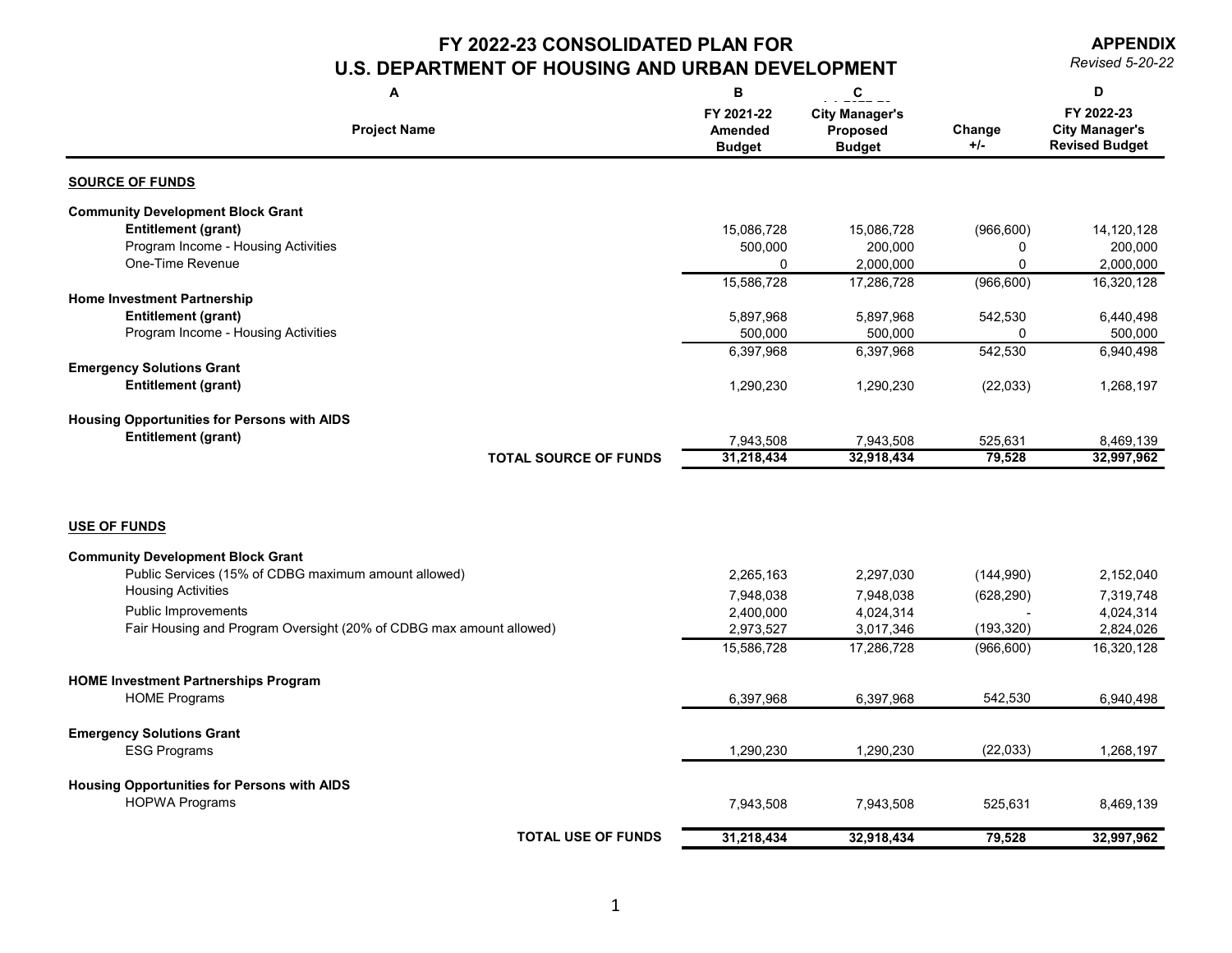**APPENDIX**

|                  | A<br><b>Project Name</b>                                                                                                                                                                                                                                                                                                                                                                                                                                                                                                                                                                 | B<br>FY 2021-22<br><b>Amended</b> | $\mathbf c$<br><b>City Manager's</b><br><b>Proposed</b> | Change     | D<br>FY 2022-23<br><b>City Manager's</b> |
|------------------|------------------------------------------------------------------------------------------------------------------------------------------------------------------------------------------------------------------------------------------------------------------------------------------------------------------------------------------------------------------------------------------------------------------------------------------------------------------------------------------------------------------------------------------------------------------------------------------|-----------------------------------|---------------------------------------------------------|------------|------------------------------------------|
|                  |                                                                                                                                                                                                                                                                                                                                                                                                                                                                                                                                                                                          | <b>Budget</b>                     | <b>Budget</b>                                           | $+/-$      | <b>Revised Budget</b>                    |
|                  | <b>COMMUNITY DEVELOPMENT BLOCK GRANT (CDBG)</b>                                                                                                                                                                                                                                                                                                                                                                                                                                                                                                                                          |                                   |                                                         |            |                                          |
|                  | <b>CDBG - Public Services</b>                                                                                                                                                                                                                                                                                                                                                                                                                                                                                                                                                            |                                   |                                                         |            |                                          |
| CD <sub>01</sub> | Out-of-School Time Program - Provide after school and summer programs for low/mod<br>income youth ages 6-12 Monday - Friday through structured recreational, cultural, social and<br>life skills activities. 24 CDBG funded sites. FY 2022-23: estimated 2,800 children to be<br>served. (PKR)                                                                                                                                                                                                                                                                                           |                                   |                                                         |            |                                          |
|                  |                                                                                                                                                                                                                                                                                                                                                                                                                                                                                                                                                                                          | 851,424                           | 851,424                                                 | (113, 123) | 738,301                                  |
| CD <sub>02</sub> | Early Childhood and Out of School Time Services Program - . The program enables<br>low/moderate-income parents to work and adolescent parents to attend school by providing<br>child care referral, support and services. Contracts with providers ensures access to quality<br>child care services. Support levels based on cost and need, for infant or toddler care,<br>underserved communities, quality programs, and parent workshops. Funds will also pay for<br>intake, assessments and provide direct client services. FY 2022-23: estimated 314 children<br>to be served. (OCC) |                                   |                                                         |            |                                          |
|                  |                                                                                                                                                                                                                                                                                                                                                                                                                                                                                                                                                                                          |                                   |                                                         |            |                                          |
|                  | <b>Youth Programs Sub-Total</b>                                                                                                                                                                                                                                                                                                                                                                                                                                                                                                                                                          | 650,000<br>1,501,424              | 681,867<br>1,533,291                                    | (31, 867)  | 650,000<br>1,388,301                     |
| CD <sub>03</sub> | <b>Community Court Program - The Community Court, a unique program, provides</b><br>restoration to the community where the crime is committed, seeks to rehabilitate individuals,<br>deters further criminal action, and encourage defendants to become productive members of<br>the community. FY 2022-23: estimated 1,020 clients to be served.                                                                                                                                                                                                                                        |                                   |                                                         |            |                                          |
|                  |                                                                                                                                                                                                                                                                                                                                                                                                                                                                                                                                                                                          |                                   |                                                         |            |                                          |
|                  | South Dallas / Fair Park Community Court                                                                                                                                                                                                                                                                                                                                                                                                                                                                                                                                                 | 763,739<br>227,104                | 763,739<br>296,772                                      |            | 763,739<br>296,772                       |
|                  | South Oak Cliff Community Court                                                                                                                                                                                                                                                                                                                                                                                                                                                                                                                                                          | 273,790                           | 203,203                                                 |            | 203,203                                  |
|                  | <b>West Dallas Community Court</b>                                                                                                                                                                                                                                                                                                                                                                                                                                                                                                                                                       | 262,845                           | 263,764                                                 |            | 263,764                                  |
|                  | <b>Other Public Services (Non-Youth) Sub-Total</b>                                                                                                                                                                                                                                                                                                                                                                                                                                                                                                                                       | 763,739                           | 763,739                                                 |            | 763,739                                  |
|                  | <b>Total CDBG - Public Services</b>                                                                                                                                                                                                                                                                                                                                                                                                                                                                                                                                                      | 2,265,163                         | 2,297,030                                               | (144, 990) | 2,152,040                                |
|                  | CDBG - Public Services 15% Cap                                                                                                                                                                                                                                                                                                                                                                                                                                                                                                                                                           | 2,298,027                         | 2,297,030                                               |            | 2,152,040                                |
|                  | Under/(Over) Cap                                                                                                                                                                                                                                                                                                                                                                                                                                                                                                                                                                         | 32,864                            | (0)                                                     |            | (0)                                      |
|                  | <b>CDBG - Public Services Cap Percentage</b>                                                                                                                                                                                                                                                                                                                                                                                                                                                                                                                                             | 14.8%                             | 15.0%                                                   |            | 15.0%                                    |
|                  | <b>CDBG - Housing Activities</b>                                                                                                                                                                                                                                                                                                                                                                                                                                                                                                                                                         |                                   |                                                         |            |                                          |
| CD <sub>04</sub> | Dallas Homebuyer Assistance Program - Provide no interest, deferred payment loans for<br>down-payment, principle reduction and closing cost assistance. FY 2022-23: estimated 11<br>loans to be administered.                                                                                                                                                                                                                                                                                                                                                                            |                                   |                                                         |            |                                          |
|                  |                                                                                                                                                                                                                                                                                                                                                                                                                                                                                                                                                                                          | 400,000                           | 400,000                                                 |            | 400,000                                  |
|                  | <b>Homeownership Opportunities Sub-Total</b>                                                                                                                                                                                                                                                                                                                                                                                                                                                                                                                                             | 400,000                           | 400,000                                                 |            | 400,000                                  |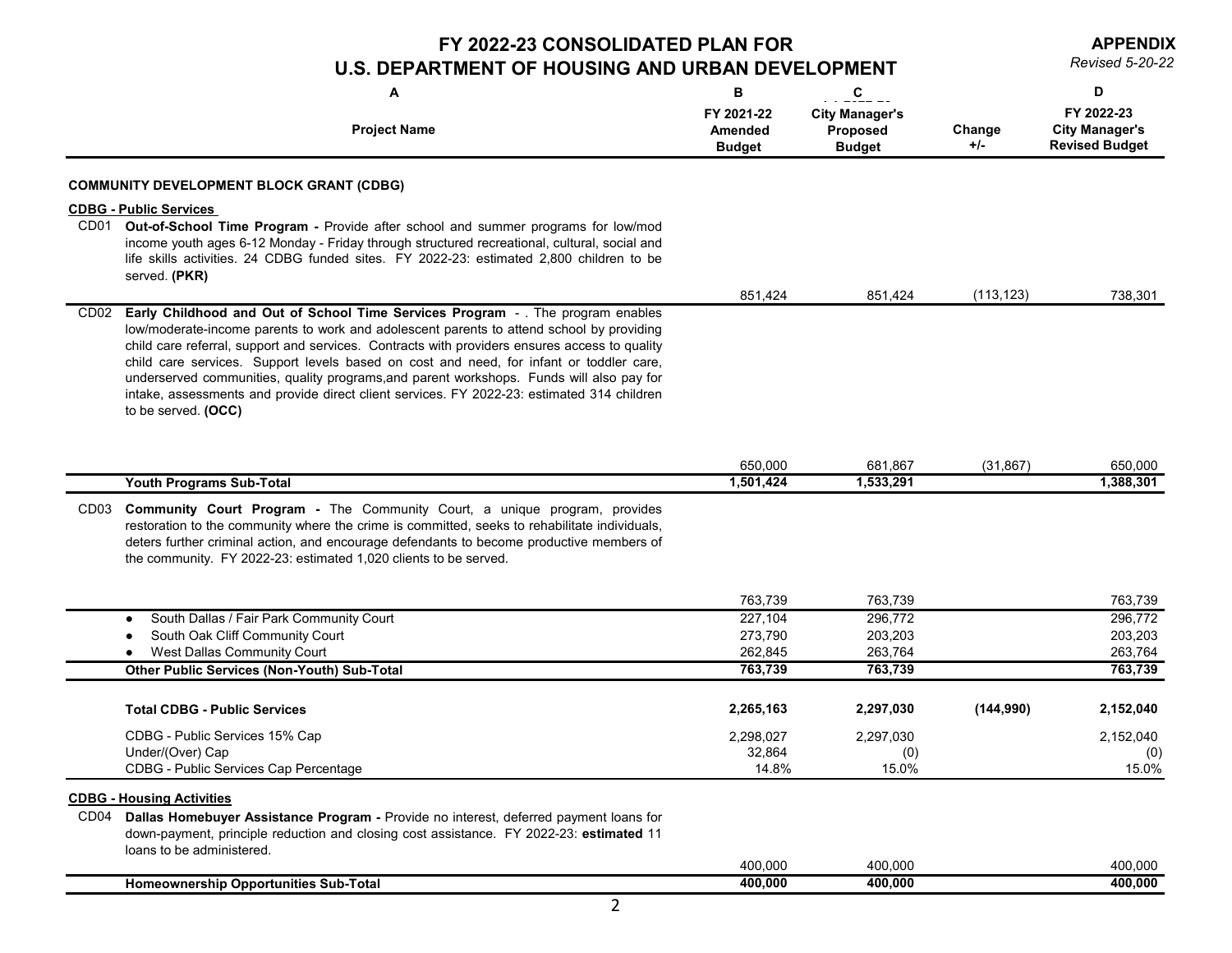**APPENDIX**

|                  | A                                                                                                                                                                                                                                                                                                                                        | B                                             | C                                                         |                 | D                                                            |
|------------------|------------------------------------------------------------------------------------------------------------------------------------------------------------------------------------------------------------------------------------------------------------------------------------------------------------------------------------------|-----------------------------------------------|-----------------------------------------------------------|-----------------|--------------------------------------------------------------|
|                  | <b>Project Name</b>                                                                                                                                                                                                                                                                                                                      | FY 2021-22<br><b>Amended</b><br><b>Budget</b> | <b>City Manager's</b><br><b>Proposed</b><br><b>Budget</b> | Change<br>$+/-$ | FY 2022-23<br><b>City Manager's</b><br><b>Revised Budget</b> |
| CD <sub>05</sub> | Home Improvement and Preservation Program (HIPP) - Provide an all-inclusive repair<br>and rehabilitation program for single-family owner-occupied housing units and landlord/rental<br>multi-family units, with the purpose of making needed improvements and preserving<br>affordable housing. FY 2022-23: TBD households to be served. |                                               |                                                           |                 |                                                              |
|                  |                                                                                                                                                                                                                                                                                                                                          | 3,094,038                                     | 3,094,038                                                 |                 | 3,094,038                                                    |
| CD <sub>06</sub> | Support for Home Improvement and Preservation Program (HIPP) - Provide direct<br>service, delivery staff, to implement the Home Improvement Preservation Program.                                                                                                                                                                        | 1,560,000                                     | 1,560,000                                                 |                 | 1,560,000                                                    |
| CD <sub>07</sub> | Residential Development Acquisition Loan Program - Provide loans and grants to<br>affordable housing developers for acquisition, relocation, and demolition to support<br>affordable housing development for low income households at 80% or below AMFI. FY 2022-<br>23: TBD units to be developed.                                      | 2,894,000                                     | 2,894,000                                                 | (628, 290)      | 2,265,710                                                    |
|                  | Homeowner Repair/Development Sub-Total                                                                                                                                                                                                                                                                                                   | 7,548,038                                     | 7,548,038                                                 |                 | 6,919,748                                                    |
|                  | <b>Total CDBG - Housing Activities</b>                                                                                                                                                                                                                                                                                                   | 7,948,038                                     | 7,948,038                                                 | (628, 290)      | 7,319,748                                                    |
|                  | <b>CDBG - Public Improvements</b>                                                                                                                                                                                                                                                                                                        |                                               |                                                           |                 |                                                              |
| CD <sub>08</sub> | <b>Public Facilities and Improvements -</b> Provide improvements to public facilities and<br>infrastructure within eligible areas.                                                                                                                                                                                                       | 2,400,000                                     | 2,024,314                                                 |                 | 2,024,314                                                    |
| CD <sub>09</sub> | NEW - Sidewalk Improvements - Provide sidewalk improvements in eligible areas.                                                                                                                                                                                                                                                           | $\mathbf 0$                                   | 1,000,000                                                 |                 | 1,000,000                                                    |
| CD10             | NEW - ADA Improvements - Provide improvements and upgrades to public facilities.                                                                                                                                                                                                                                                         | 0                                             | 1,000,000                                                 |                 | 1,000,000                                                    |
|                  | <b>Public Improvement Sub-Total</b>                                                                                                                                                                                                                                                                                                      | 2,400,000                                     | 4,024,314                                                 |                 | 4,024,314                                                    |
|                  | <b>Total CDBG - Public Improvement</b>                                                                                                                                                                                                                                                                                                   | 2,400,000                                     | 4,024,314                                                 |                 | 4,024,314                                                    |
|                  | <b>CDBG - Fair Housing and Planning &amp; Program Oversight</b>                                                                                                                                                                                                                                                                          |                                               |                                                           |                 |                                                              |
| CD11             | <b>Fair Housing Division - Provide housing discrimination investigations, fair housing</b><br>education and outreach, and citizen referrals.                                                                                                                                                                                             | 585,206                                       | 623,432                                                   | (93, 320)       | 530,112                                                      |
| CD <sub>12</sub> | Citizen Participation/CDC Support/HUD<br>Oversight -<br>Budget & Management<br>Services/Community Development Division. Provide coordination of ConPlan budget<br>development, citizen participation, and reporting to HUD as primary City liaison.                                                                                      | 958,048                                       | 1,129,062                                                 | (100,000)       | 1,029,062                                                    |
| CD <sub>13</sub> | HUD Environmental Review - Budget & Management Services. Provides compliance for<br>City's "responsible entity" designation with HUD, Part 58 environmental review requirements<br>for all HUD funded projects, including Continuum of Care, Dallas Housing Authority, and<br>nonprofits within the city limits of Dallas.               | 199,737                                       | 220,929                                                   |                 | 220,929                                                      |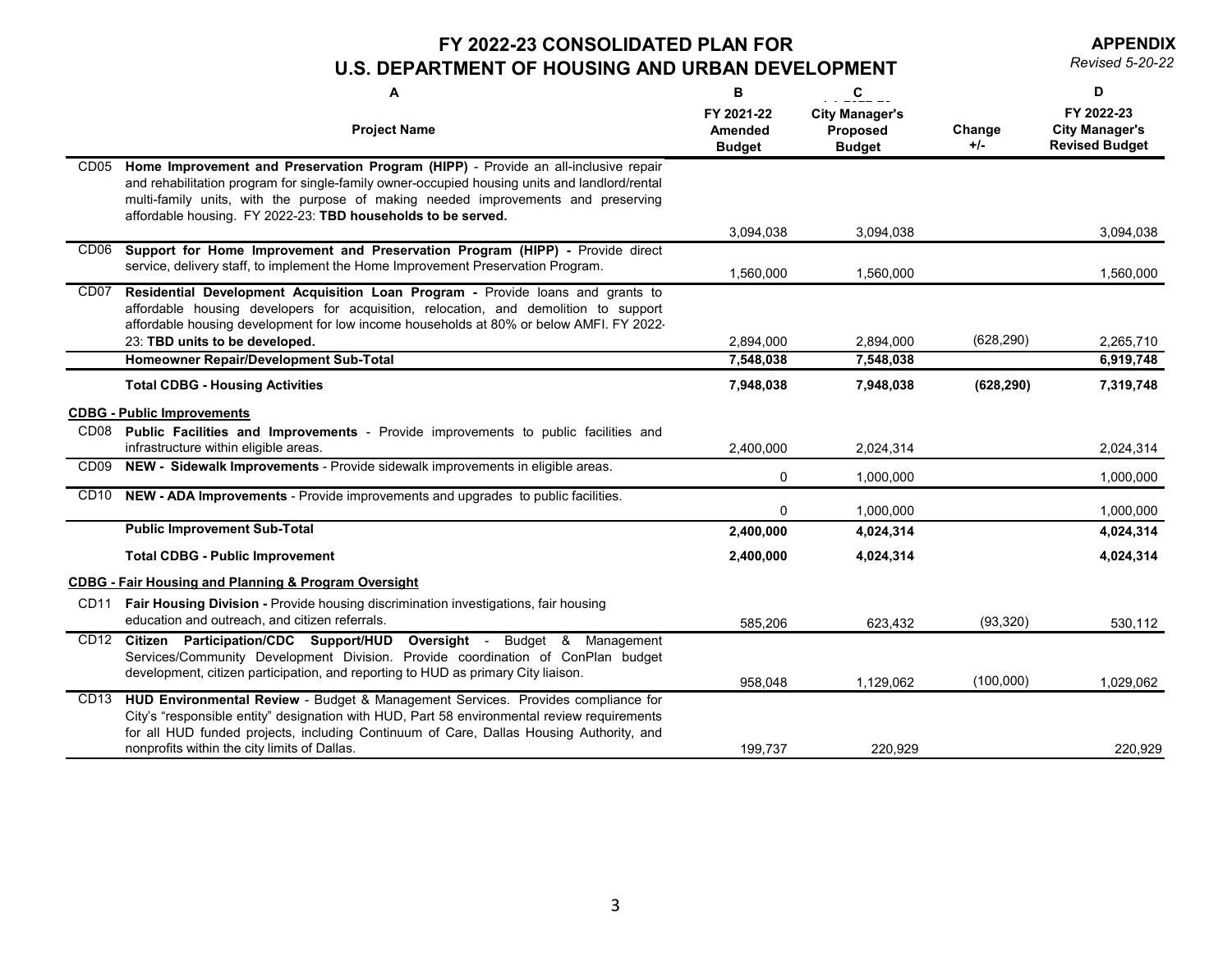**APPENDIX**

|                  | A                                                                                                                                                                                                                                                                                                                                                                                                                                                         | B                                             | $\mathbf c$                                               |                 | D                                                            |
|------------------|-----------------------------------------------------------------------------------------------------------------------------------------------------------------------------------------------------------------------------------------------------------------------------------------------------------------------------------------------------------------------------------------------------------------------------------------------------------|-----------------------------------------------|-----------------------------------------------------------|-----------------|--------------------------------------------------------------|
|                  | <b>Project Name</b>                                                                                                                                                                                                                                                                                                                                                                                                                                       | FY 2021-22<br><b>Amended</b><br><b>Budget</b> | <b>City Manager's</b><br><b>Proposed</b><br><b>Budget</b> | Change<br>$+/-$ | FY 2022-23<br><b>City Manager's</b><br><b>Revised Budget</b> |
|                  | CD14 Community Care Management Support - Provide salaries and operational support to<br>manage and administer CDBG-funded public service programs in the Office of Community<br>Care.                                                                                                                                                                                                                                                                     | 203,390                                       | 178,890                                                   |                 | 178,890                                                      |
| CD <sub>15</sub> | Housing Management Support - Provide operational support for the management and<br>administration for serving housing related CDBG programs.                                                                                                                                                                                                                                                                                                              | 1,027,146                                     | 865,033                                                   |                 | 865,033                                                      |
|                  | <b>Total CDBG - Fair Housing and Planning &amp; Program Oversight</b>                                                                                                                                                                                                                                                                                                                                                                                     | 2,973,527                                     | 3,017,346                                                 | (193, 320)      | 2,824,026                                                    |
|                  | CDBG - FH/PLN/Program Oversight 20% Cap<br>Under/(Over) Cap                                                                                                                                                                                                                                                                                                                                                                                               | 3,017,346<br>43,819                           | 3,017,346<br>(0)                                          |                 | 2,824,026<br>(0)                                             |
|                  | CDBG - FH/PLN/Program Oversight Cap Percentage<br>TOTAL COMMUNITY DEVELOPMENT BLOCK GRANT                                                                                                                                                                                                                                                                                                                                                                 | 20%<br>15,586,728                             | 20%<br>17,286,728                                         | (966, 600)      | 20%<br>16,320,128                                            |
|                  | HOME INVESTMENT PARTNERSHIPS PROGRAM (HOME)                                                                                                                                                                                                                                                                                                                                                                                                               |                                               |                                                           |                 |                                                              |
| HM01             | CHDO Development Loan Program - Provide loans to City-certified Community Housing<br>Development Organizations (CHDOs) to develop affordable housing for low to moderate<br>income households earning up to 80% Area Median Family Income. (15% minimum)                                                                                                                                                                                                  |                                               |                                                           |                 |                                                              |
|                  |                                                                                                                                                                                                                                                                                                                                                                                                                                                           | 900,000                                       | 884,696                                                   | 81,380          | 966,076                                                      |
| HM02             | <b>CHDO Operating Assistance - Provides loans and grants to affordable housing developers</b><br>for acquisition, relocation, and demolition to support affordable housing development for low<br>income households at 80% or below AMFI.                                                                                                                                                                                                                 | 150,000                                       | 0                                                         |                 | $\mathbf{0}$                                                 |
| HM03             | NEW - HOME Project Cost - Project implemented in conjunction with Project #20 (HOME<br>DHAP). Primary Purpose: Direct assistance provided to eligible homebuyers for down<br>payment, principle reduction, and closing costs based on borrowers' need and debt capacity.                                                                                                                                                                                  |                                               |                                                           |                 |                                                              |
|                  |                                                                                                                                                                                                                                                                                                                                                                                                                                                           | $\overline{0}$                                | 450,000                                                   |                 | 450,000                                                      |
| HM04             | HOME Program Administration - Provide operational support for the administration and<br>servicing of the HOME programs which are housing based. (10% maximum)                                                                                                                                                                                                                                                                                             | 589,796                                       | 589,796                                                   |                 | 589,796                                                      |
|                  | HM05 Dallas Homebuyer Assistance Program - Provide no interest, deferred payment loans for<br>down-payment, principle reduction and closing cost assistance. DHAP is offered to<br>homebuyers up to eighty percent (80%) Area Median Family Income. Eligible homebuyers<br>must get a principal mortgage through participating lenders and complete a homebuyer<br>counseling course by a HUD approved trainer. FY 2022-23: estimated 11 households to be |                                               |                                                           |                 |                                                              |
|                  | served.                                                                                                                                                                                                                                                                                                                                                                                                                                                   | 400,000                                       | 400,000                                                   |                 | 400,000                                                      |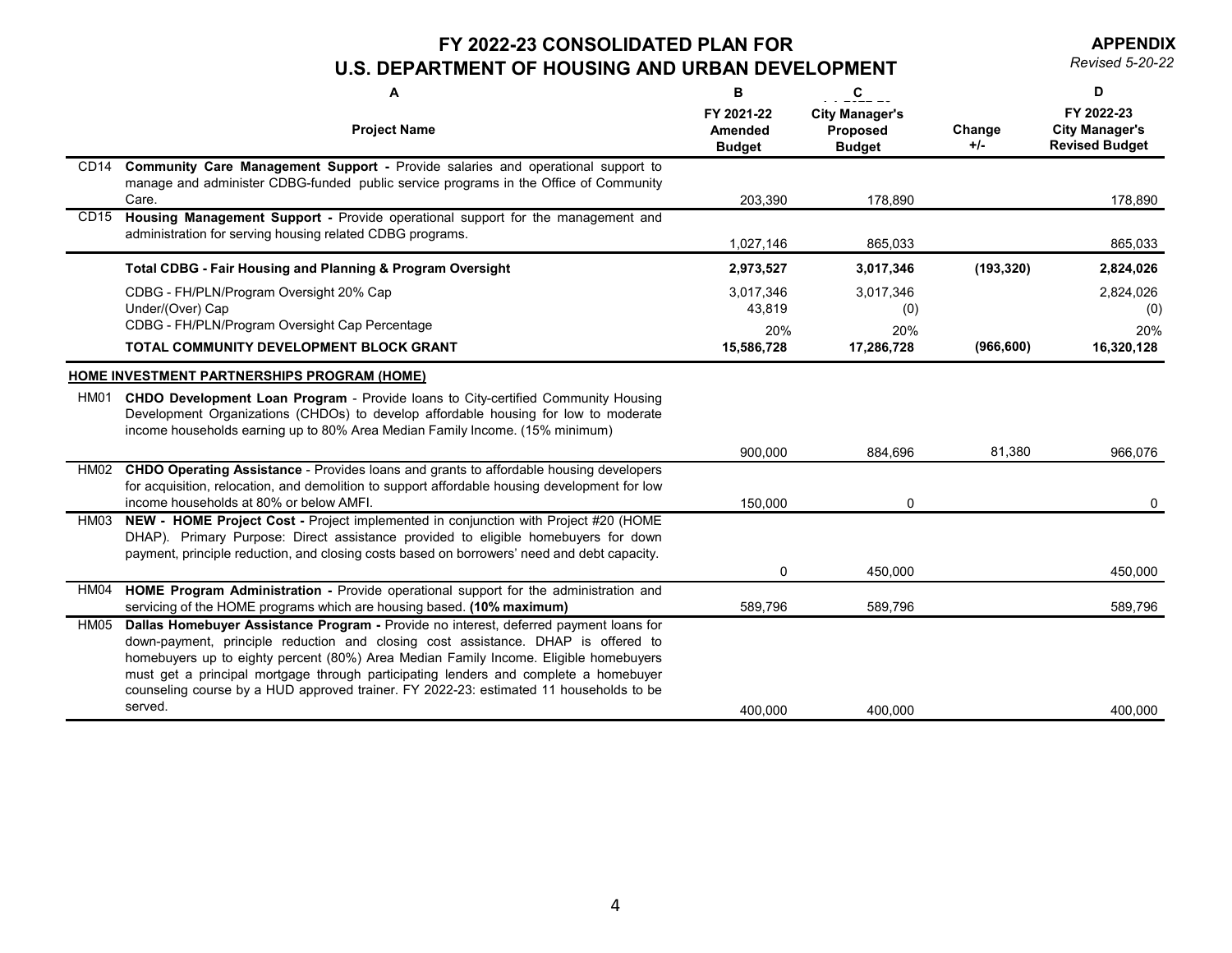**APPENDIX**

|                  | A                                                                                                                                                                                                                                                                                                                                                                                                                                                       | B                                             | $\mathbf{C}$                                              |                 | D                                                            |
|------------------|---------------------------------------------------------------------------------------------------------------------------------------------------------------------------------------------------------------------------------------------------------------------------------------------------------------------------------------------------------------------------------------------------------------------------------------------------------|-----------------------------------------------|-----------------------------------------------------------|-----------------|--------------------------------------------------------------|
|                  | <b>Project Name</b>                                                                                                                                                                                                                                                                                                                                                                                                                                     | FY 2021-22<br><b>Amended</b><br><b>Budget</b> | <b>City Manager's</b><br><b>Proposed</b><br><b>Budget</b> | Change<br>$+/-$ | FY 2022-23<br><b>City Manager's</b><br><b>Revised Budget</b> |
| HM06             | Housing Development Loan Program - Provide private and nonprofit organizations with<br>loans for the development of single family housing (1-4units) and multifamily housing (5 or<br>more units); FY 2022-23 estimated 75 homes funded.                                                                                                                                                                                                                | 4,358,172                                     | 4,073,476                                                 | 461,150         | 4,534,626                                                    |
|                  | TOTAL HOME INVESTMENT PARTNERSHIP PROGRAM                                                                                                                                                                                                                                                                                                                                                                                                               | 6,397,968                                     | 6,397,968                                                 | 542,530         | 6,940,498                                                    |
|                  | <b>EMERGENCY SOLUTIONS GRANT (ESG)</b>                                                                                                                                                                                                                                                                                                                                                                                                                  |                                               |                                                           |                 |                                                              |
| <b>ES01</b>      | <b>Emergency Shelter</b> - Provide (i) payment of operational costs for shelters or transitional<br>housing facilities for homeless persons, and (ii) essential services to homeless persons<br>residing in shelters or transitional housing facilities. Emergency Shelter and Street Outreach<br>costs combined are limited to 60.0% of the grant. FY 2022-23 estimated 4,500 persons to<br>be served (OHS)                                            | 538,680                                       | 627,847                                                   |                 | 627,847                                                      |
|                  | ES02 Street Outreach - Provide direct services designed to meet the immediate needs of<br>unsheltered homeless persons by connecting them with emergency shelter, housing, and/or<br>critical health services. Emergency Shelter and Street Outreach costs combined are limited<br>to 60.0% of the grant. FY 2022-23 estimated 272 persons to be served (OHS)                                                                                           |                                               |                                                           |                 |                                                              |
|                  |                                                                                                                                                                                                                                                                                                                                                                                                                                                         | 177,682                                       | 146,291                                                   |                 | 146,291                                                      |
|                  | <b>Essential Services/Operations Sub-Total</b>                                                                                                                                                                                                                                                                                                                                                                                                          | 716,362                                       | 774,138                                                   |                 | 774,138                                                      |
| ES <sub>03</sub> | Homeless Prevention - Provide financial assistance and housing relocation/stabilization<br>services to persons at-risk of homelessness and meet income limit below 30% of the area<br>median income. Provide short-term (3 months) and medium-term (4 - 24 months) rental<br>assistance; payment of rental arrears up to 6 months. FY 2022-23 estimated 102 persons to<br>be served. (OCC)                                                              | 246,086                                       | 246,086                                                   |                 | 246,086                                                      |
|                  | <b>Homeless Prevention Sub-Total</b>                                                                                                                                                                                                                                                                                                                                                                                                                    | 246,086                                       | 246,086                                                   |                 | 246,086                                                      |
| ES <sub>04</sub> | <b>Rapid Re-Housing</b> - Provide the rapid re-housing assistance to persons who are homeless,<br>to include: (i) housing relocation and stabilization services (HRSS) service costs (ii) HRSS<br>financial assistance and (iii) rental assistance (including short-term (3 months) and medium-<br>term (4-24 months) rental assistance and one-time payment of up to 6 months of rental<br>arrears. FY 2022-23 estimated 29 persons to be served (OHS) | 238,782                                       | 178,003                                                   | (22, 033)       | 155,970                                                      |
|                  | <b>Rapid Re-Housing Sub-Total</b>                                                                                                                                                                                                                                                                                                                                                                                                                       | 238,782                                       | 178,003                                                   |                 | 155,970                                                      |
| ES <sub>05</sub> | <b>ESG Administration</b> - Provide monitoring, reporting, and evaluation of contracts and related<br>activities. Administrative costs are limited to 7.5% of the grant. (OHS)                                                                                                                                                                                                                                                                          |                                               |                                                           |                 |                                                              |
| ES <sub>06</sub> | <b>ESG Administration</b> - Provide monitoring, reporting, evaluation and environmental review                                                                                                                                                                                                                                                                                                                                                          | 66,000                                        | 69,003                                                    |                 | 69,003                                                       |
|                  | for program activities. Administrative costs are limited to 7.5% of the grant. (BMS)                                                                                                                                                                                                                                                                                                                                                                    | 23,000                                        | 23,000                                                    |                 | 23,000                                                       |
|                  | <b>Program Administration Sub-Total</b>                                                                                                                                                                                                                                                                                                                                                                                                                 | 89,000                                        | 92,003                                                    |                 | 92,003                                                       |
|                  | TOTAL EMERGENCY SOLUTIONS GRANT                                                                                                                                                                                                                                                                                                                                                                                                                         | 1,290,230                                     | 1,290,230                                                 | (22, 033)       | 1,268,197                                                    |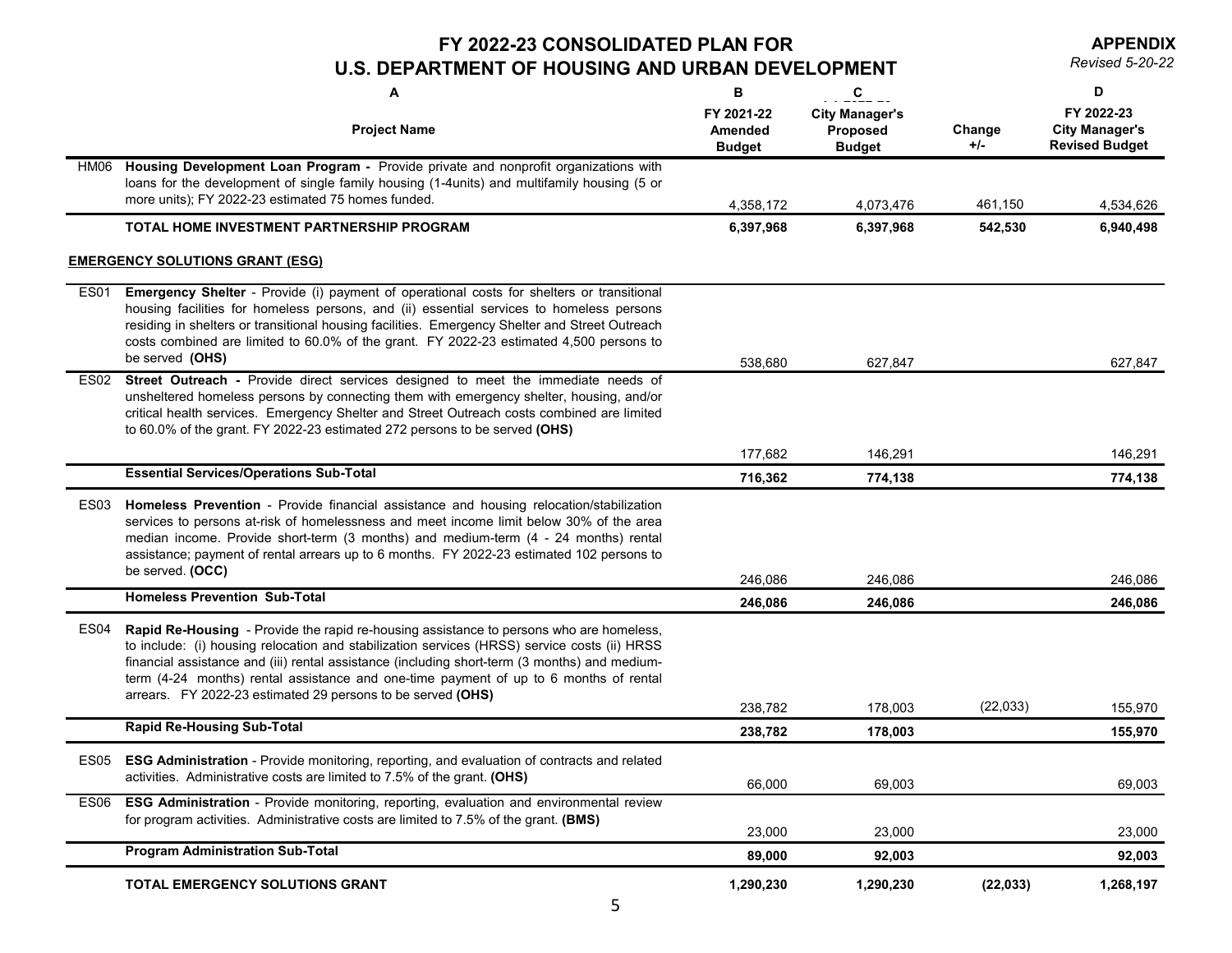**APPENDIX**

|             | A                                                                                                                                                                                                                                                                                                                                                                                                                                      | B                                             | $\mathbf{C}$                                              |                 | D                                                            |
|-------------|----------------------------------------------------------------------------------------------------------------------------------------------------------------------------------------------------------------------------------------------------------------------------------------------------------------------------------------------------------------------------------------------------------------------------------------|-----------------------------------------------|-----------------------------------------------------------|-----------------|--------------------------------------------------------------|
|             | <b>Project Name</b>                                                                                                                                                                                                                                                                                                                                                                                                                    | FY 2021-22<br><b>Amended</b><br><b>Budget</b> | <b>City Manager's</b><br><b>Proposed</b><br><b>Budget</b> | Change<br>$+/-$ | FY 2022-23<br><b>City Manager's</b><br><b>Revised Budget</b> |
|             | <b>HOUSING OPPORTUNITIES FOR PERSONS WITH AIDS (HOPWA)</b>                                                                                                                                                                                                                                                                                                                                                                             |                                               |                                                           |                 |                                                              |
| HW01        | <b>Emergency/Tenant Based Rental Assistance - Provide financial assistance and staff costs</b><br>for emergency short-term rent/mortgage/utility assistance, long-term tenant-based rental<br>assistance, and permanent housing placement, to persons with HIV/AIDS and their families<br>who live in the Dallas eligible metropolitan area. FY 2022-23 estimated 434 households to be                                                 |                                               |                                                           |                 |                                                              |
|             | served. (OHS)                                                                                                                                                                                                                                                                                                                                                                                                                          | 2,232,600                                     | 2,455,000                                                 | 366,830         | 2,821,830                                                    |
|             | HW02 Emergency Tenant Based Rental/Financial Assistance - Provide financial assistance and<br>staff costs for emergency short-term rent/mortgage/utility assistance, long-term tenant-based<br>rental assistance, and permanent housing placement, to persons with HIV/AIDS and their<br>families who live in the Dallas eligible metropolitan area. FY 2022-23 estimated 320<br>households to be served. (OCC)                        |                                               |                                                           |                 |                                                              |
|             |                                                                                                                                                                                                                                                                                                                                                                                                                                        | 2,223,252                                     | 2,223,252                                                 | 117,366         | 2,340,618                                                    |
| HW03        | Facility Based Housing - Provide housing operation costs, including lease, maintenance,<br>utilities, insurance and furnishings)<br>and supportive services, as<br>well as<br>rehabilitation/repair/acquisition, at facilities and master leasing that provide assistance to<br>persons with HIV/AIDS and their families who live in the Dallas eligible metropolitan area.<br>FY 2022-23 estimated 234 households to be served. (OHS) |                                               |                                                           |                 |                                                              |
|             |                                                                                                                                                                                                                                                                                                                                                                                                                                        | 2,640,000                                     | 2,385,000                                                 |                 | 2,385,000                                                    |
|             | HW04 Housing Placement & Other Support Services - Provide supportive services to persons<br>with HIV/AIDS and their families who live in the Dallas eligible metropolitan area, including<br>hospice and respite care for affected children. FY 2022-23 estimated 38 households to be<br>served (OHS)                                                                                                                                  | 97,400                                        | 150,000                                                   |                 | 150,000                                                      |
| <b>HW05</b> | Housing Information Services/ Resource Identification - Provide housing navigation<br>services consisting of a housing resource center with direct one-on-one housing referral<br>assistance and online searchable housing database and web resources, for persons with<br>HIV/AIDS and their families who live in the Dallas eligible metropolitan area. FY 2022-23<br>estimated 175 households to be served. (OHS)                   | 150,000                                       | 150,000                                                   |                 | 150,000                                                      |
|             | <b>Program Services - Sub-Total</b>                                                                                                                                                                                                                                                                                                                                                                                                    | 7,343,252                                     | 7,363,252                                                 | 484,196         | 7,847,448                                                    |
|             |                                                                                                                                                                                                                                                                                                                                                                                                                                        |                                               |                                                           |                 |                                                              |